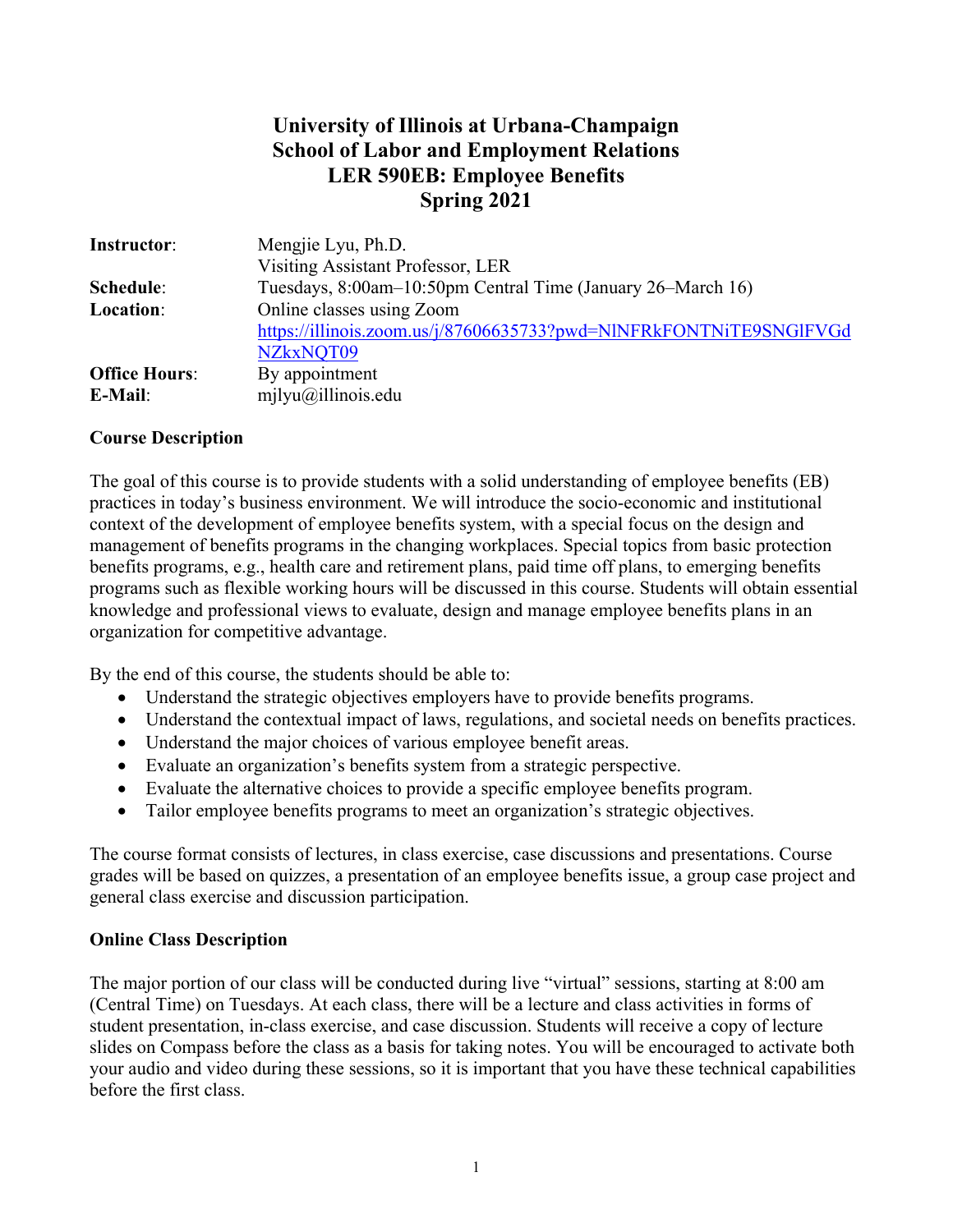We will be using Zoom for the virtual portion of our weekly class meetings. Refer to the zoom guide (https://answers.uillinois.edu/illinois/page.php?id=99188) if you need assistance or have questions on Zoom. If you anticipate having any connectivity issues (access to internet, etc.), please contact me and I will work with you to make sure you can access the key course contents.

### **Required Textbook and Readings**

- Martocchio, J. J. (2018). *Employee Benefits* (6<sup>th</sup> edition). Burr Ridge, IL: Irwin/McGraw-Hill.
- Supplemental readings, in-class exercise material, lecture notes, and useful resources will be posted on Compass 2g. Please check regularly for updates.

#### **Student Evaluation and Grading Scale**

| <b>Weekly Quizzes</b>                       | 30%     |
|---------------------------------------------|---------|
| Group Project Report and Presentation       | 30%     |
| In-class Exercises, Discussions and Summary | 20%     |
| Individual Presentation on an EB Issue      | 10%     |
| <b>Class Attendance and Participation</b>   | 10%     |
| <b>Total</b>                                | $100\%$ |

#### **Calculation of Course Grades**

| Grade         | <b>Points</b> |
|---------------|---------------|
| A             | 96-100%       |
| $A-$          | 92-95.9%      |
| $B+$          | 88-91.9%      |
| B             | 84-87.9%      |
| $B-$          | 80-83.9%      |
| $C+$          | 77-79.9%      |
| $\mathcal{C}$ | 73-76.9%      |
| $C-$          | 70-72.9%      |
| $D+$          | 67-69.9%      |
| D             | 63-66.9%      |
| $D-$          | 60-62.9%      |
| ${\bf F}$     | ${}< 60\%$    |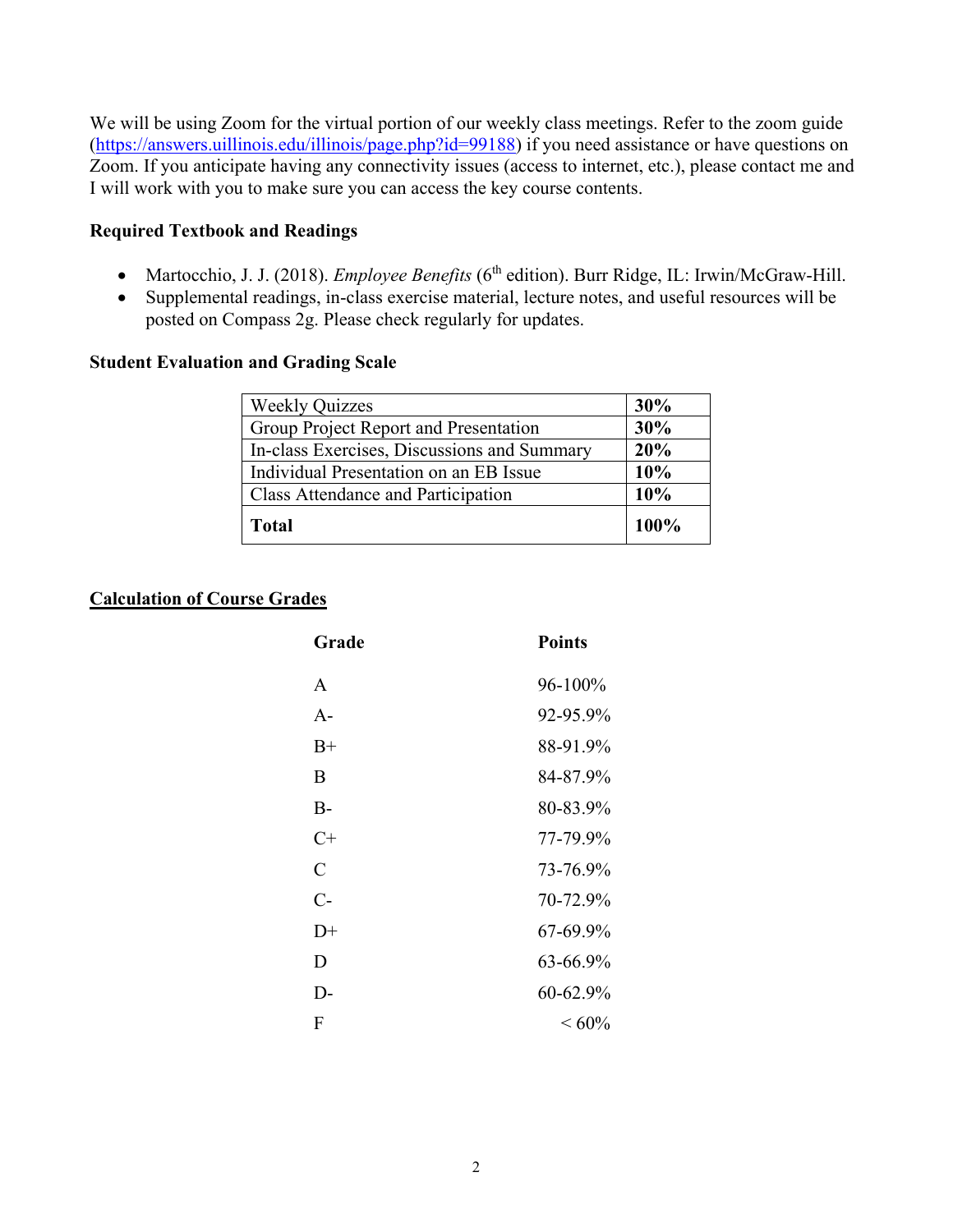# **Weekly Quiz (30%)**

Several questions on the assigned readings will be posted as a short quiz every week on the course Compass page. The quizzes are due at the start of the class. The lowest score will be dropped.

# **Group Project (30%)**

Teams of 2 class members will be established to conduct a research project to **evaluate and improve one company's EB system**. A group written report (20%) and a group presentation (10%) will be the major outcomes of the project. The report is due by 5pm on 3/20. The presentation is scheduled in Week 8 (3/16). The grade for the written report will be a group grade, but peer evaluation will be used so that each group member does not necessarily receive the same grade.

Each team will choose a real organization to study its EB system, prepare a report that identifies the challenges/problems of the current EB system, and propose recommendations to improve the current system.

Information and data could be gathered through various channels such as company websites, Summary Plan Descriptions, financial reports, CSR reports, media coverage, employee reviews, and research papers/reports. Interview with key stakeholders (such as HR professionals and employees) and comparison with major competitor(s) could be helpful to identify the challenges/problems. The analysis should be based on the basic benefits design considerations you learn from this class. The recommendations should be given on basis of the organization strategy with strong rationale. More detailed instruction will be provided in class.

# **In-Class Exercises, Discussions and Summary (20%)**

In each class, there will be an in-class exercise and/or a case discussion. Groups of 2 or 3 class members will be established to work together in each activity. You will submit the responses through Compass and may make a presentation to the class.

# **Individual Presentation on an EB issue (10%)**

Starting from Week 2, each week 3 or 4 students will give an individual presentation that covers an EB issue. The issue could come from a particular news story or research article you read about EB. You can also share your findings based on your own experiences and observations. You will briefly present the news/research (no more than 5 minutes) and then lead class discussion based on two questions.

We will have a discussion board on the course Compass page as a supplemental communication method to collect news/research summaries, comments, and questions. Please post a short summary of the news/research and the links of the news/research articles on the discussion board by 10am on the Monday of your assigned week.

Grades will be given based on the presentation  $(6\%)$ , the summary posted  $(2\%)$ , and the class discussion after the presentation (2%).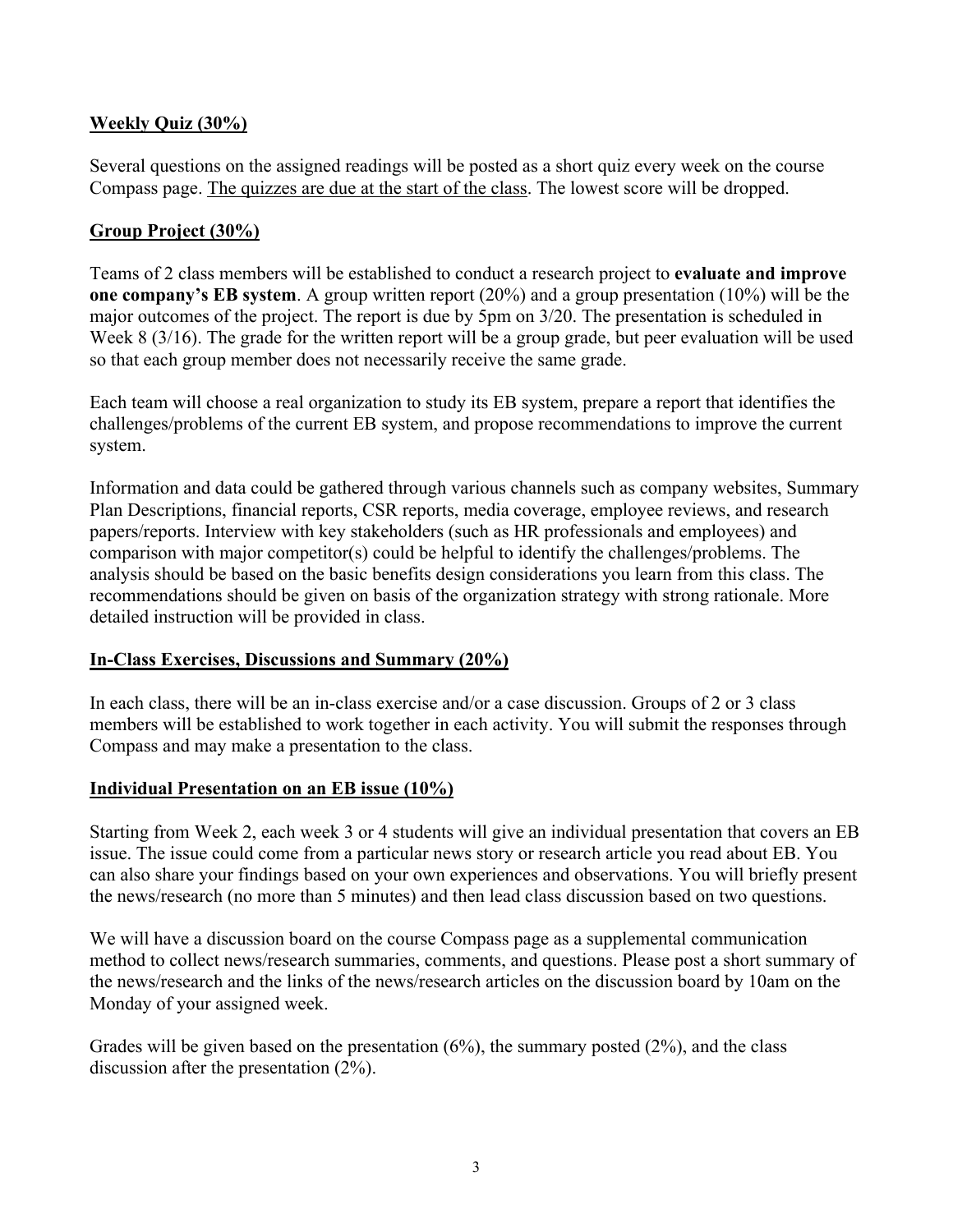## **Class Participation (10%)**

You are expected to be actively participating in all class discussion and group activities. 10% of the total points will be awarded for your regular attendance (5%) and general class participation (5%) including answering and asking questions in class, facilitating the group activities, speaking as the representative of the discussion group, and posting your comments on the discussion board. Zoom poll questions will also be given to check and record your attendance.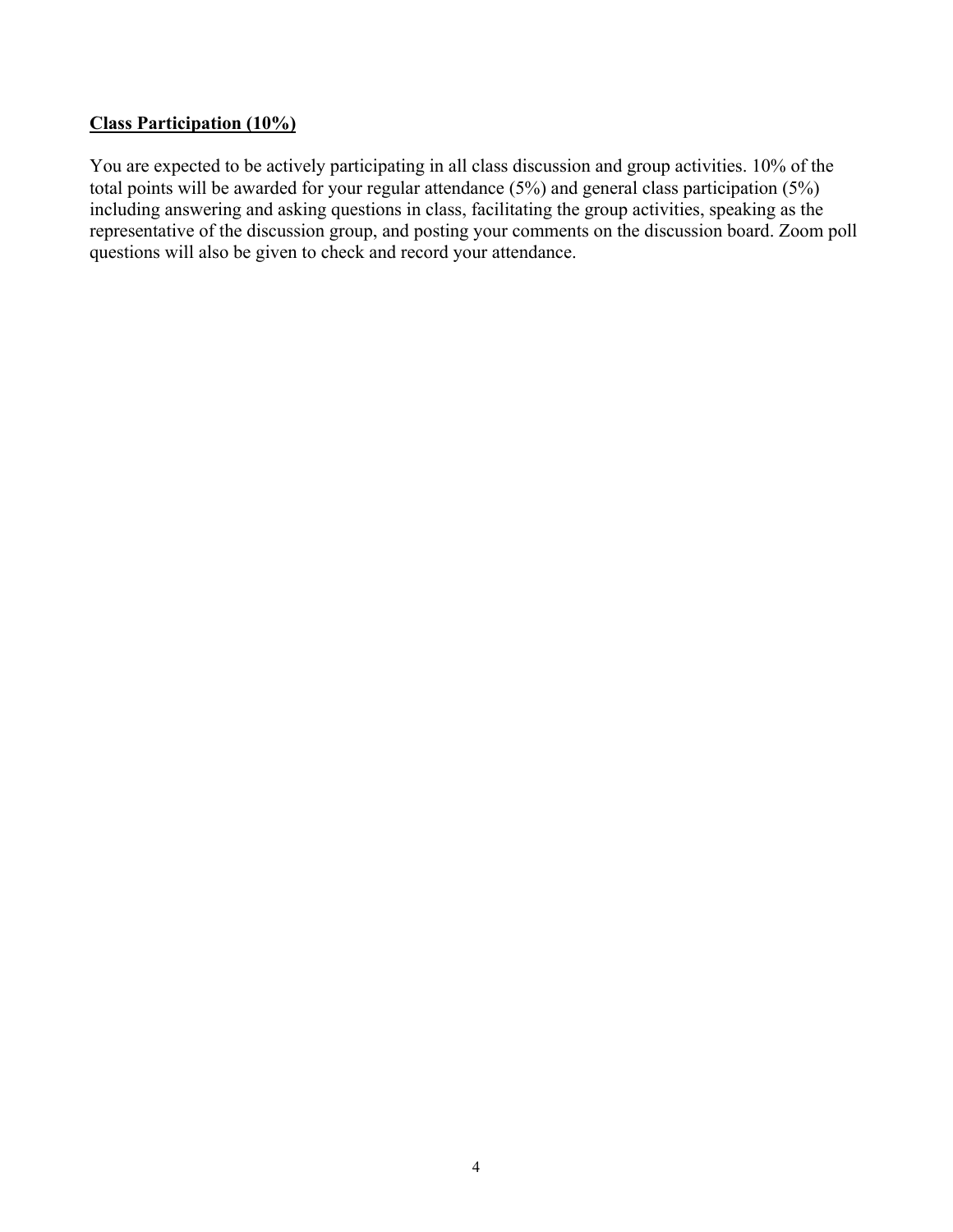#### **Course Outline and Readings (Supplemental readings will be posted on Compass)**

| Week 1:<br>January 26         | <b>Course Overview, Introduction to Employee Benefits</b>                                                                                                                                                                                                                                                                                                                                                                                  |  |
|-------------------------------|--------------------------------------------------------------------------------------------------------------------------------------------------------------------------------------------------------------------------------------------------------------------------------------------------------------------------------------------------------------------------------------------------------------------------------------------|--|
| Required reading:             | Miller, S. (2019). Employers boost benefits to win and keep top talent.<br>SHRM. https://www.shrm.org/resourcesandtools/hr-<br>topics/benefits/pages/employers-boost-benefits-to-win-and-keep-<br>talent.aspx<br>Cappelli, P. (2014). Google Adds Benefits, Walmart Cuts Them; Oddly,<br>the Logic Is the Same. Harvard Business Review.<br>https://hbr.org/2014/11/google-adds-benefits-walmart-cuts-them-oddly-<br>the-logic-is-the-same |  |
| Class activity:               | Case Discussion: "Employee Benefits Change at Wal-Mart" (Available on<br>Compass)                                                                                                                                                                                                                                                                                                                                                          |  |
| Week 2:<br><b>February 2</b>  | <b>Contextual Influences on Employee Benefits, and</b><br><b>Government-Mandated Employee Benefits</b>                                                                                                                                                                                                                                                                                                                                     |  |
| Required reading:             | Martocchio: Chapter 3 and 7                                                                                                                                                                                                                                                                                                                                                                                                                |  |
| Class activity:               | Case Discussion: "A Discriminatory Employee Benefits Policy?"<br>(Available on Compass)                                                                                                                                                                                                                                                                                                                                                    |  |
| Week 3:<br><b>February 9</b>  | <b>Social Security Pension and Employer-Sponsored Retirement Plans</b>                                                                                                                                                                                                                                                                                                                                                                     |  |
| Required reading:             | Martocchio: Chapter 4                                                                                                                                                                                                                                                                                                                                                                                                                      |  |
| Class activity:               | Case Discussion: "Searching for a Retirement Plan" Harvard Business<br>School. https://hbsp.harvard.edu/import/799046                                                                                                                                                                                                                                                                                                                      |  |
| Week 4:<br><b>February 16</b> | <b>Employer-Sponsored Health Care Plans</b>                                                                                                                                                                                                                                                                                                                                                                                                |  |
| Required reading:             | Martocchio: Chapter 5                                                                                                                                                                                                                                                                                                                                                                                                                      |  |
| Class activity:               | Case Discussion: "Johnson & Johnson: The Promotion of Wellness."<br>Harvard Business School. https://hbsp.harvard.edu/import/799046                                                                                                                                                                                                                                                                                                        |  |